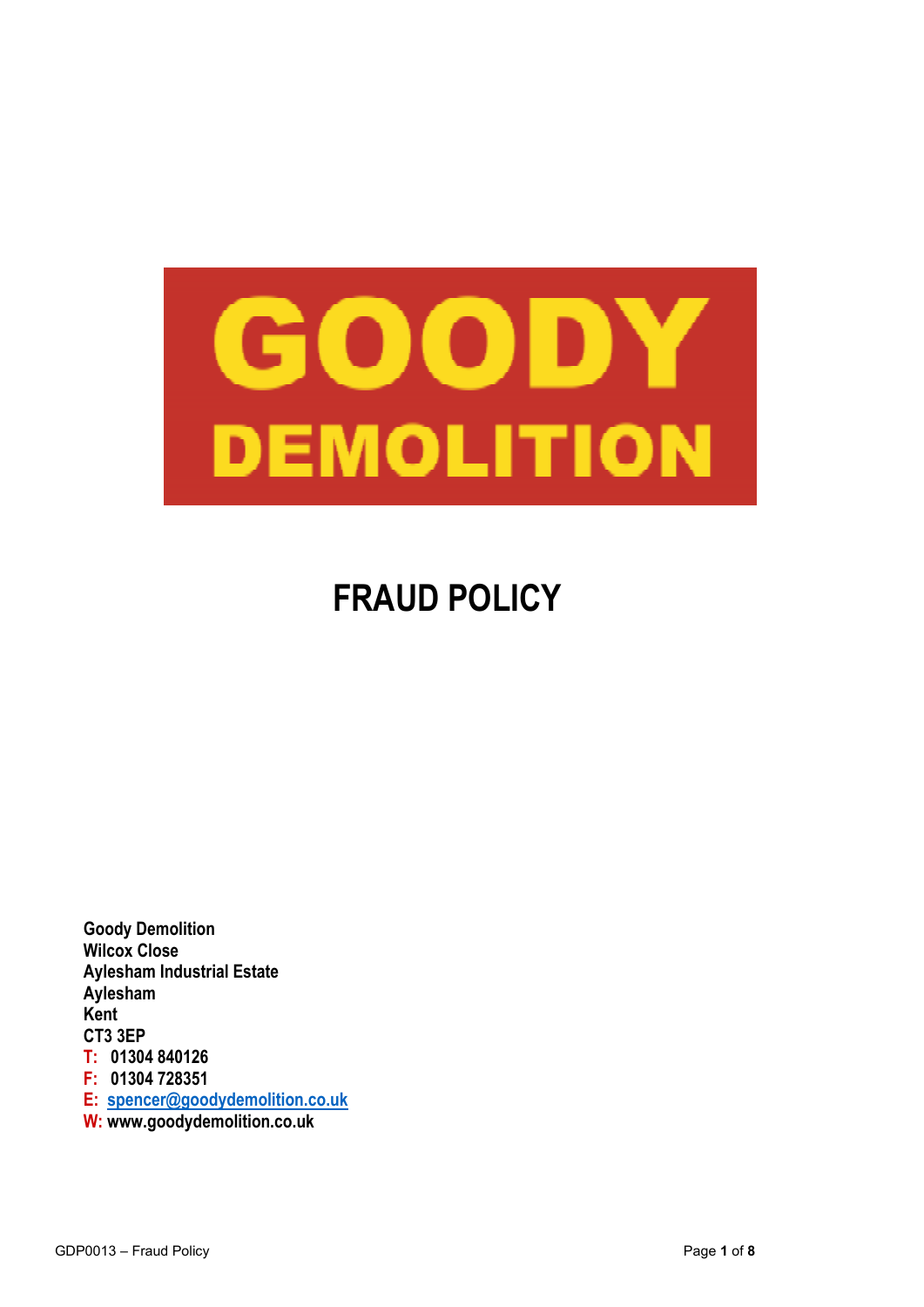# **FRAUD POLICY**

# **Reviewed:** 21-05-2019

# **Date of next review:** 21-05-2020

#### **Version:** 2

| <b>Issue Number:</b> | Date:                      | <b>Comments:</b>       |
|----------------------|----------------------------|------------------------|
| 001                  | 16 <sup>th</sup> July 2018 | <b>First Issue</b>     |
| 002                  | 21st May 2019              | Addition of Change Log |
|                      |                            |                        |

#### **Contents**

Fraud Policy Statement

Model Fraud Response Plan

# **FRAUD POLICY STATEMENT**

#### **Introduction**

Goody Demolition Ltd requires all staff at all times to act honestly and with integrity and to safeguard the resources for which they are responsible. Goody Demolition Ltd's policy is that:

- Any level of fraud or corruption in or against Goody Demolition Ltd will not be tolerated;
- Every attempt will be made to deter and prevent fraud;
- Opportunities for fraud and corruption will be reduced to the lowest possible level of risk;
- Staff will be made aware of the obligation to report suspicions of fraud;
- Mechanisms will be in place for staff to report fraud;
- Any suspicion of fraud will be thoroughly investigated and dealt with appropriately;
- Any evidence of criminal activity will be reported to the Police; and
- Mechanisms will be in place for seeking redress in respect of money defrauded.

Goody Demolition Ltd also expects that individuals and organisations (e.g. suppliers, contractors and service providers) that it interacts with will act towards Goody Demolition Ltd with integrity and without thought or actions involving fraud. Where relevant Goody Demolition Ltd will include appropriate clauses in its contracts about the consequences of fraud, bribery and corruption; evidence of such acts is likely to lead to a termination of the particular contract and may lead to prosecution.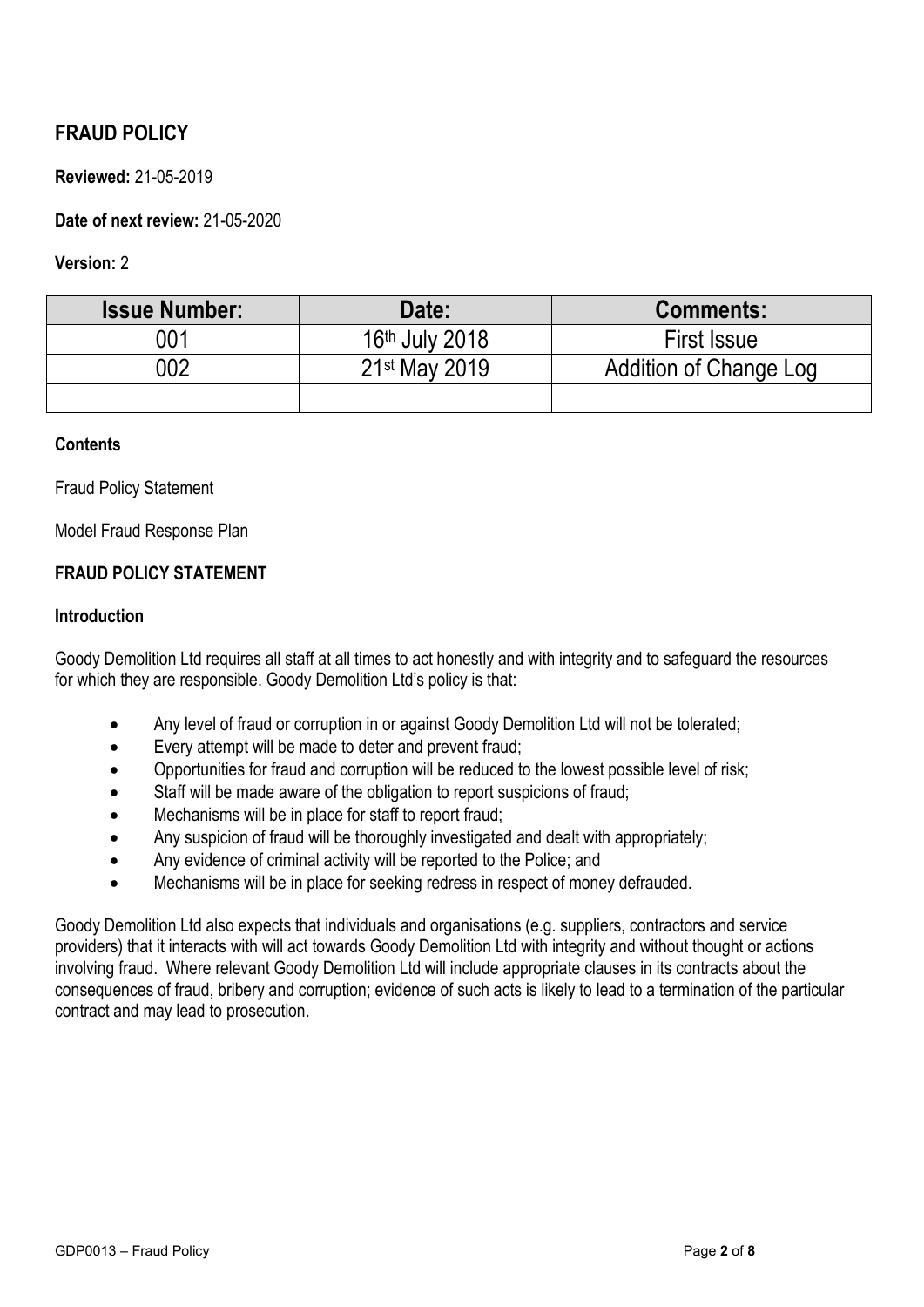# **What is Fraud?**

There are a number of criminal offences that relate to what might commonly be termed as "fraud" that are covered by the Theft Act 1968. However, the Fraud Act 2006 created a new general offence of fraud with three possible ways of committing it.

- Fraud by false representation, i.e. if an individual dishonestly makes a false representation and intends by making the representation to make gain for himself or another, or to cause loss to another or expose another to risk of loss;
- Fraud by failing to disclose information, i.e. if an individual dishonestly fails to disclose to another person information which he is under a legal duty to disclose and intends, by means of abuse of that position, to make a gain for himself or another, or to cause loss to another or expose another to risk of loss; and
- Fraud by abuse of position, i.e. if an individual occupies a position in which he is expected to safeguard, or not to act against, the financial interests of another person, and he dishonestly abuses that position, and intends, by means of the abuse of that position, to make a gain for himself or another, or to cause loss to another or expose another to a risk of loss.

#### **Avenues for Reporting Fraud**

Goody Demolition Ltd has in place avenues for reporting suspicions of fraud. Staff should report such suspicions to the Fraud Liaison Officer or other nominated person responsible for managing the risk of fraud within Goody Demolition Ltd

All matters will be dealt with in confidence and in strict accordance with the terms of the Public Interest Disclosure Act 1998. This statute protects the legitimate personal interests of staff. Vigorous and prompt investigations will be carried out into all cases or actual or suspected fraud discovered or reported.

#### **Responsibilities**

The Directors within Goody Demolition Ltd has overall responsibility for the organisation's counter-fraud policy and procedures, and for establishing and maintaining a sound system of internal control that supports the achievement of Goody Demolition Ltd's policies, aims and objectives.

The system of internal control is based on an ongoing process designed to identify the principal risks, to evaluate the nature and extent of those risks and to manage them effectively. Managing fraud risk will be seen in the context of the management of this wider range of risks.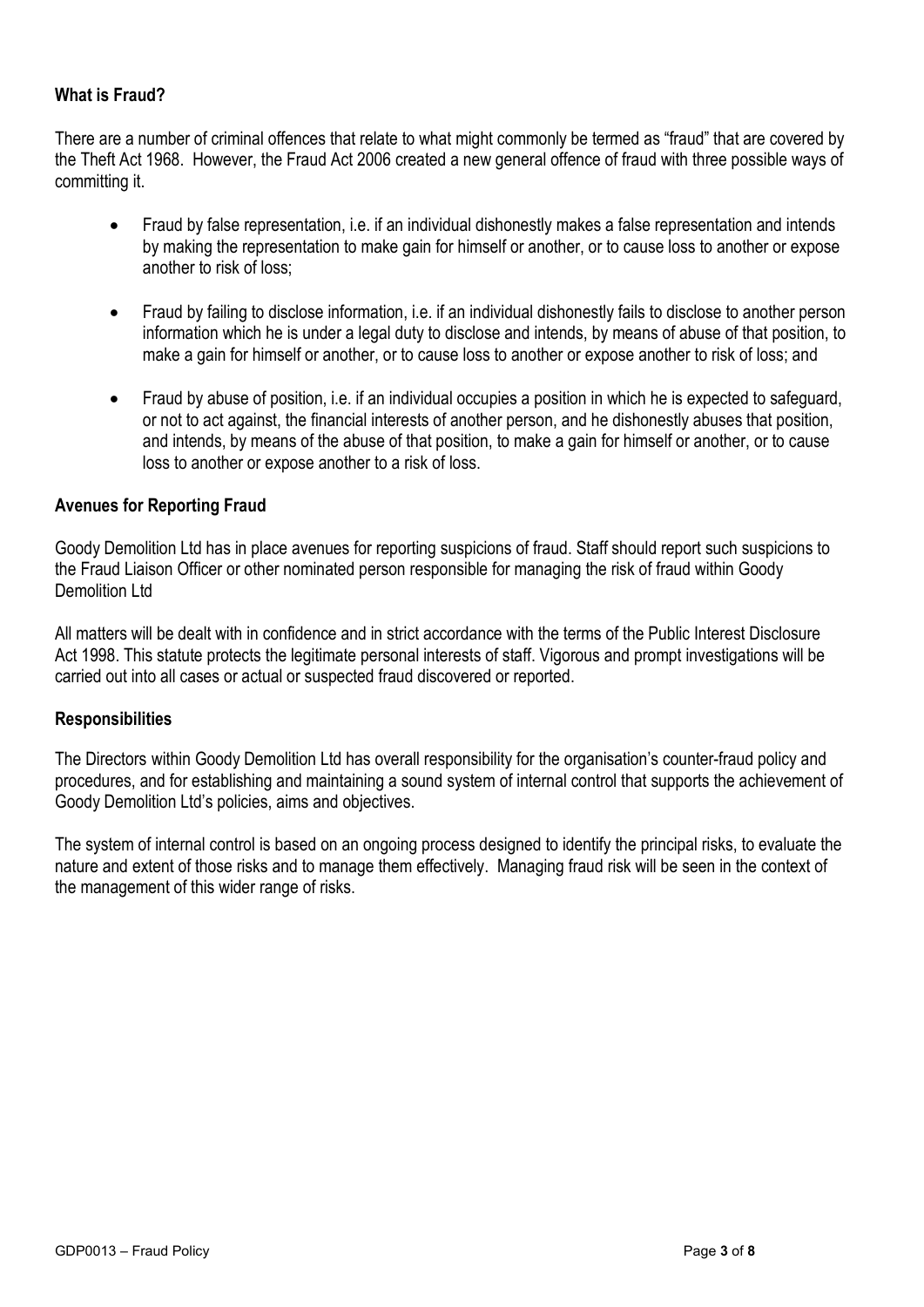Responsibilities include:

- Developing a fraud risk profile and undertaking a regular review of the fraud risks associated with each of the key organisational objectives in order to keep the profile current;
- Establishing an effective anti-fraud policy and fraud response plan, commensurate to the level of fraud risk identified in the fraud risk profile;
- Designing an effective control environment to prevent fraud commensurate with the fraud risk profile;
- Establishing appropriate mechanisms for:
	- Reporting fraud risk issues;
	- Reporting incidents of fraud to the governing body;
	- Reporting to the Department and / or the Police: and
- Liaising with the Risk Management Committee and / or Audit Committee;
- Ensuring that Goody Demolition Ltd's recruitment policy is adhered to and that effective steps are taken at recruitment to establish, as far as possible, the honesty and integrity of potential employees, whether for permanent, temporary or casual posts.
- Making sure that all staff are aware of Goody Demolition Ltd's anti-fraud policy and know what their responsibilities are in relation to combating fraud;
- Ensuring that appropriate counter-fraud training is available to staff;
- Ensuring that vigorous and prompt investigations are carried out if fraud occurs or is suspected;
- Ensuring that appropriate legal and / or disciplinary action is taken against perpetrators of fraud;
- Taking appropriate disciplinary action against supervisors where supervisory failures have contributed to the commission of fraud;
- Taking appropriate disciplinary action against staff who fail to report fraud:
- Taking appropriate action to recover assets;
- Ensuring that appropriate action is taken to minimise the risk of similar frauds occurring in future.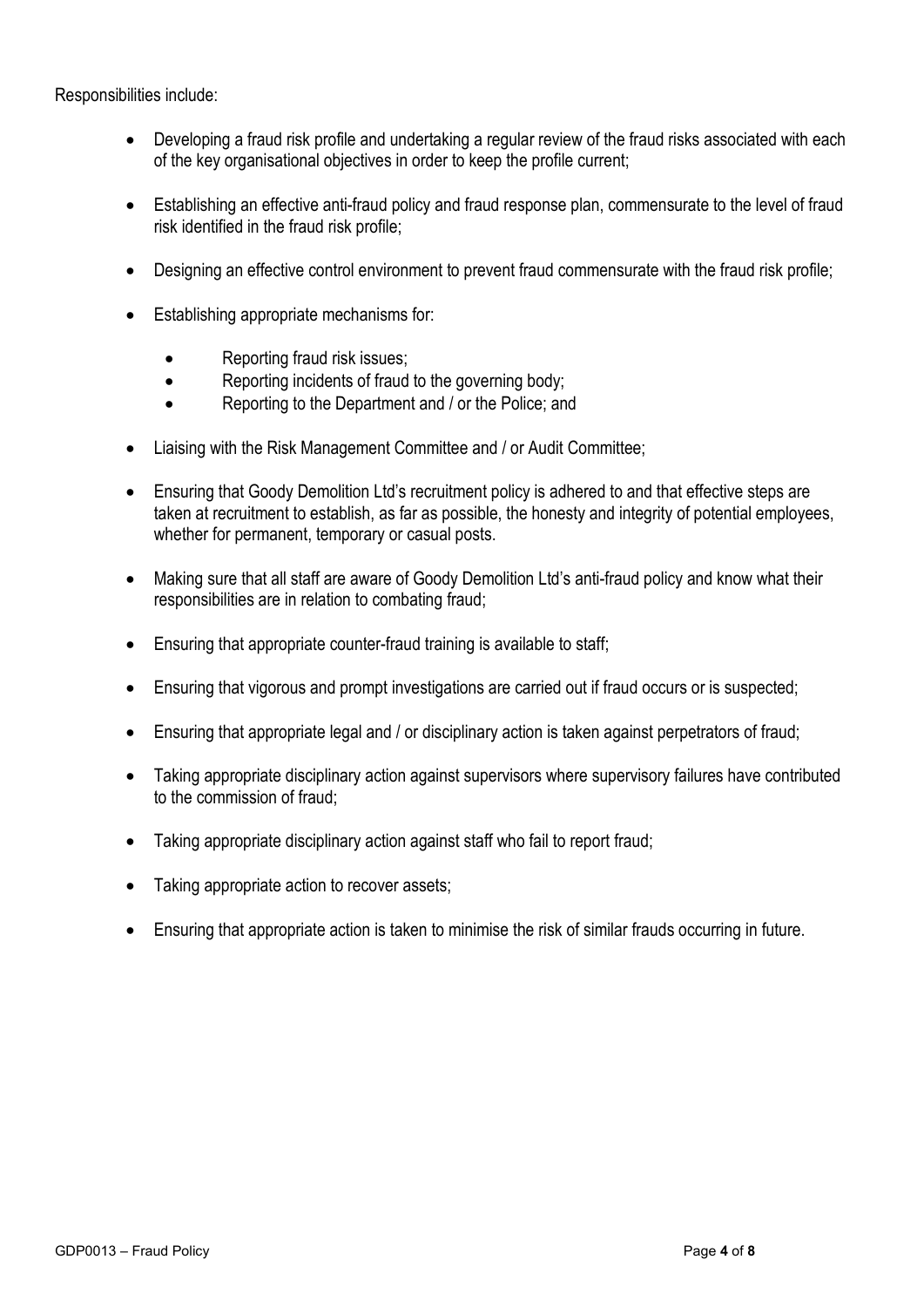Operational managers / supervisors are responsible for:

- Ensuring that an adequate system of internal control exists within their areas of responsibility and that controls operate effectively;
- Preventing and detecting fraud;
- Assessing the types of risk involved in the operations for which they are responsible;
- Reviewing and testing the control systems for which they are responsible regularly;
- Ensuring that controls are being complied with and their systems continue to operate effectively;
- Implementing new controls to reduce the risk of similar fraud occurring where frauds have taken place.

Every member of staff is responsible for:

- Acting with propriety in the use of Goody Demolition Ltd's resources and the handling and use of funds whether they are involved with cash or payments systems, receipts or dealing with suppliers;
- Being alert to the possibility that unusual events or transactions could be indicators of fraud;
- Reporting details immediately through the appropriate channel if they suspect that a fraud has been committed or see any suspicious acts or events;
- Cooperating fully with whoever is conducting internal checks or reviews or fraud investigations.

#### **Fraud Response Plan**

Goody Demolition Ltd has a Fraud Response Plan that sets out, for example, how to report suspicions of fraud, how the fraud will be investigated and by whom, what experts to contact for advice. The Plan forms part of Goody Demolition Ltd's anti-fraud policy.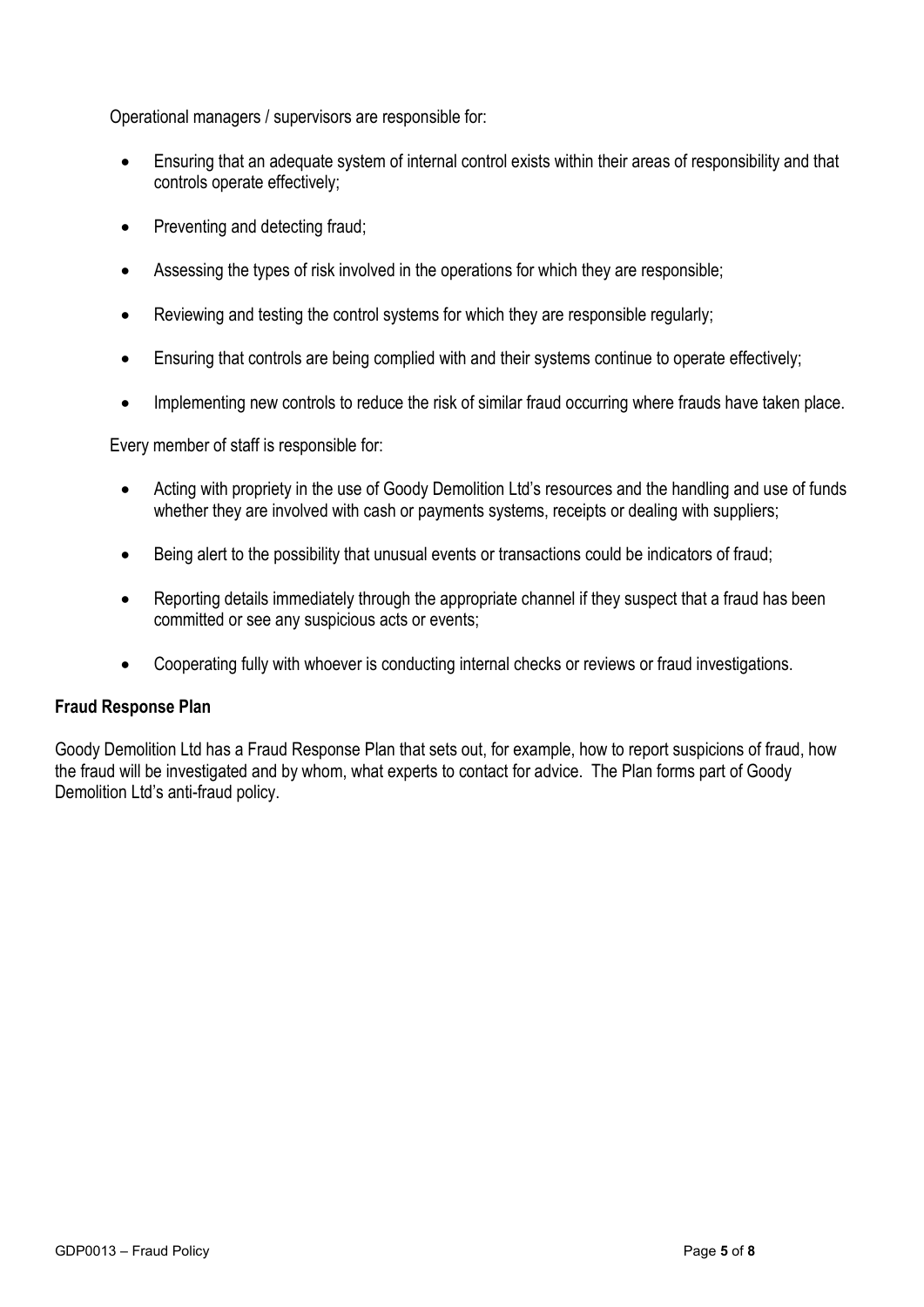# **MODEL FRAUD RESPONSE PLAN**

# **Purpose**

The purpose of this plan is to provide guidance on the action to be taken when a fraud is suspected or discovered. It covers among other things, to whom the fraud will be reported, responsibilities for actions, who will investigate the incident and how employees under suspicion will be dealt with. The use of the plan may enable the governing body within the organisation (hereafter called – Goody Demolition Ltd) to:

- Prevent further loss:
- Establish and secure evidence necessary for criminal and disciplinary action;
- Notify the relevant authority, funding body and/or police;
- Establish circumstances in which external specialists will be involved;
- Minimise and recover losses:
- Punish the culprits:
- Review the reasons for the incident, the measures taken to prevent a recurrence, and any action needed to strengthen future responses to fraud; and
- Keep all personnel with a need to know suitably informed about the incident and Goody Demolition Ltd's response.

#### **Initiating Action**

#### **Detection**

Suspicion of fraud or irregularity may be captured through a number of means, including the following:

- Supervision and checking outputs;
- Random spot checks by managers;
- Operation of proper management and control procedures;
- A complete and secure audit trail; and
- Suspicions of fraud reported by staff (it is important that staff know that any reported fraud will be acted upon and that protection against victimisation or dismissal is provided to them under the public interest disclosure act 1998.

#### Action to be taken

- a) All actual or suspected incidents of fraud will be reported without delay to the **Fraud Liaison Officer or other nominated person** responsible for managing the risk of fraud within Goody Demolition Ltd.
- b) Goody Demolition Ltd will immediately take steps to identify if the actual or suspected fraud involves public funding or is restricted to the organisation own funds.
- c) Where the fraud may involve public funding Goody Demolition Ltd will immediately contact the **relevant funding body** for guidance on what action needs to be taken by Goody Demolition Ltd.
- d) If the fraud involves Goody Demolition Ltd's own private funding, then the Police should be notified immediately. In such instances the Police will be responsible for taking forward any investigation and providing advice in respect of any preliminary enquiry to be undertaken.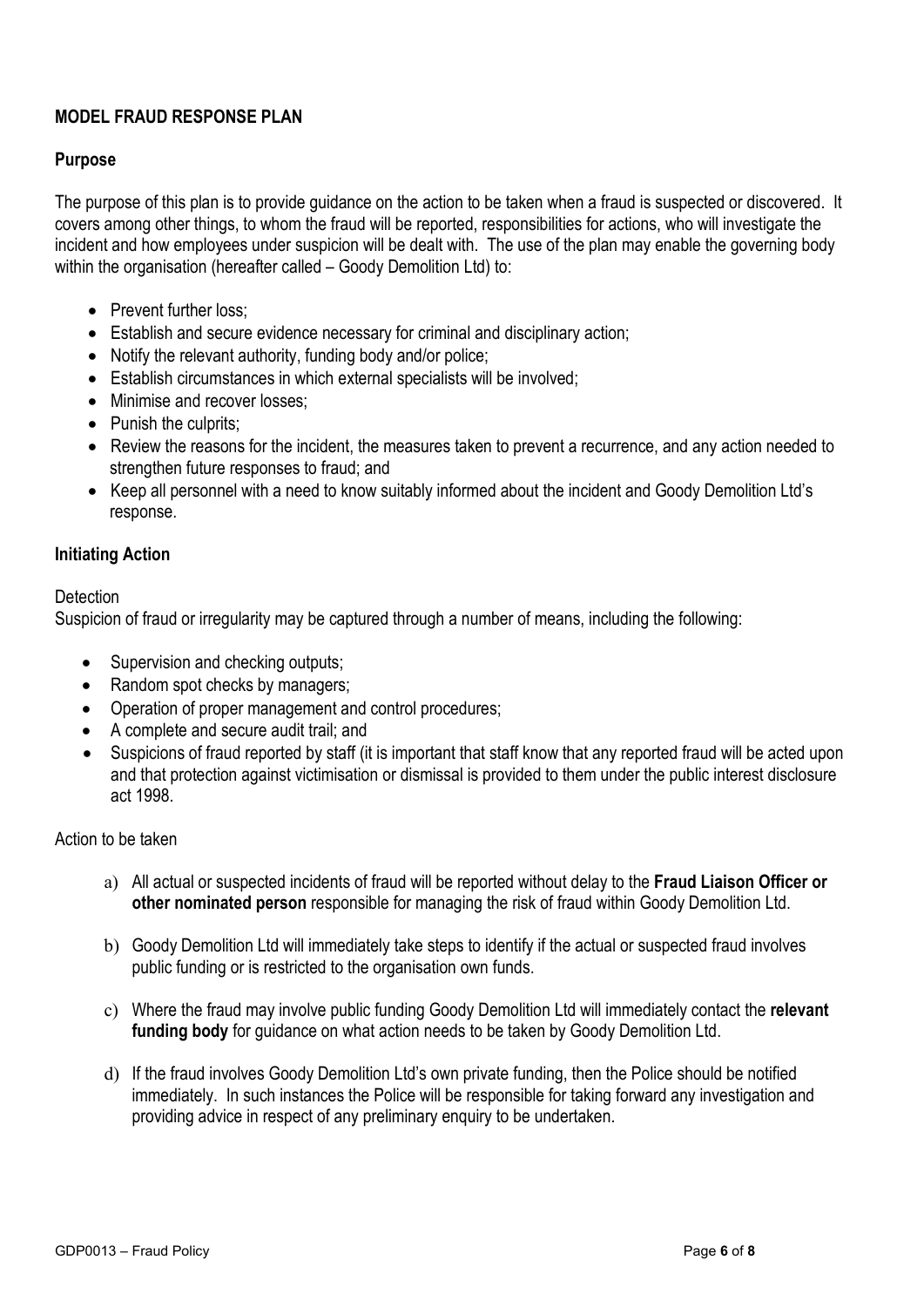## **Prevention of further loss**

- a) Where initial enquiries provide reasonable grounds for suspecting a member or members of staff of fraud, Goody Demolition Ltd will decide how to prevent further loss. This may require the suspension, with or without pay of the suspect(s); it may be necessary to plan the timing of suspension to prevent the suspect(s) from destroying or removing evidence that may be needed to support disciplinary or criminal action. **Regard should be paid to guidance below in relation to disciplinary action.**
- b) In these circumstances, the suspect(s) will be approached unannounced. They will be supervised at all times before leaving the premises. They will be allowed to collect personal property under supervision, but will not be able to remove any property belonging to Goody Demolition Ltd. Any security passes and keys to premises, offices and furniture will be returned.
- c) Goody Demolition Ltd will consider the best means of denying access to its premises/property while the suspect(s) remain suspended (for example by changing locks and informing staff not to admit the individual(s) to any part of the premises). Similarly, access permissions to all computer systems will be withdrawn.

#### **Establishing and securing evidence**

Following an allegation or the report of a suspicion of fraud, information to determine whether fraud is a possibility will initially be obtained by Goody Demolition Ltd:

Discreet enquiries –

 Goody Demolition Ltd must follow up any such suspicions or allegations; this may involve enquiries with for example members of the management committee, employees and volunteers. These will be carried out in such a way as to ensure that innocent individuals are not harmed by false accusations; and in the event of a fraud having been committed to avoid alerting the perpetrators.

Review of documents/records –

 Security of records - once a suspected fraud is reported, steps will be taken immediately to prevent the theft, alteration, or destruction of relevant records. Such actions may include, but are not necessarily limited to, removing the records and placing them in a secure location, limiting access to the location(s) where the records currently exist, and preventing the individual(s) suspected of committing the fraud from having access to the records. The records must be adequately secured until the relevant investigation unit or the Police obtain the records to begin an investigation.

The funding body or the Police may consider whether it is necessary to investigate systems other than that which has given rise to suspicion, to determine the extent of any fraudulent activity

At an early stage it may be useful to seek guidance from either the funding body or the Police, on how to proceed and to ensure that evidence requirements will be met during any fraud investigation.